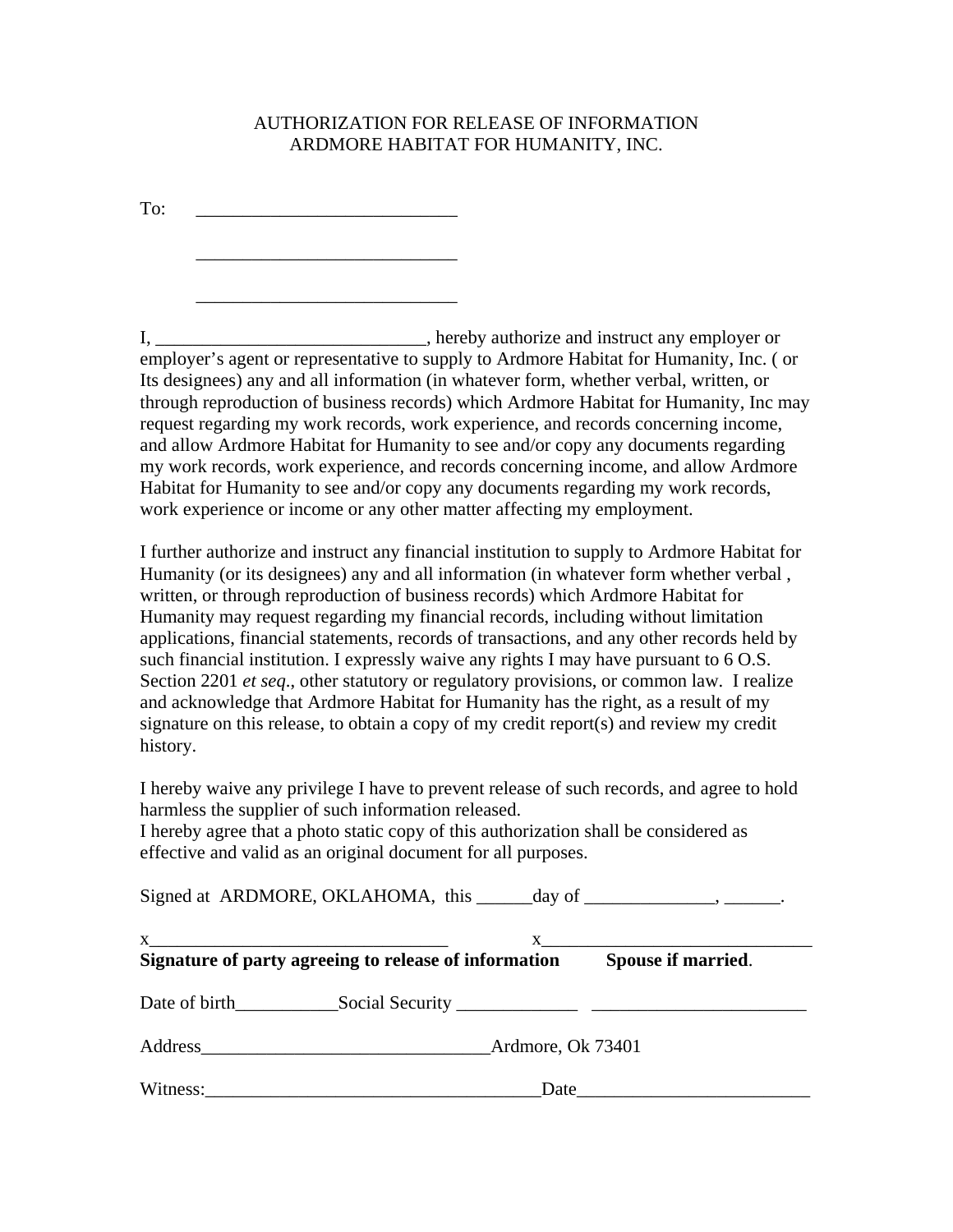# **Habitat for Humanity®**



### **RETURN TO:**

Ardmore Habitat for Humanity P.O. Box 2412 Ardmore, OK 73402



We are pledged to the letter and spirit of U.S. policy for the achievement of equal<br>housing opportunity throughout the nation. We encourage and support an affirmative<br>advertising and marketing program in which there are no

**Dear Applicant:** We need you to complete this application to determine if you qualify for a Habitat for Humanity house. Please fill out the application as completely and accurately as possible. All information you include on this application will be kept confidential.

| <b>1. APPLICANT INFORMATION</b>                                                                                        |                        |                                                                                                                       |                        |  |  |
|------------------------------------------------------------------------------------------------------------------------|------------------------|-----------------------------------------------------------------------------------------------------------------------|------------------------|--|--|
| <b>Applicant</b>                                                                                                       |                        | <b>Co-Applicant</b>                                                                                                   |                        |  |  |
| <b>Applicant's name</b>                                                                                                |                        | <b>Co-Applicant's name</b>                                                                                            |                        |  |  |
|                                                                                                                        |                        |                                                                                                                       |                        |  |  |
| Home Phone<br>Social Security Number                                                                                   | Age                    | Social Security Number                                                                                                | Home Phone<br>Age      |  |  |
| $\Box$ Married $\Box$ Separated $\Box$ Unmarried (Incl. single, divorced, widowed)                                     |                        | $\Box$ Married $\Box$ Separated $\Box$ Unmarried (Incl. single, divorced, widowed)                                    |                        |  |  |
| <b>Dependents</b> and others who will live with you (not listed by co-applicant)<br>Name<br>Age                        | Male Female            | <b>Dependents</b> and others who will live with you (not listed by applicant)<br>Name                                 | Male Female<br>Age     |  |  |
| <u> 1989 - Andrea State Barbara, político e a contrador de la contrador de la contrador de la contrador de la co</u>   | $\Box$                 | <u> 1989 - Johann Barn, mars eta bat erroman erroman erroman erroman erroman erroman erroman erroman erroman err</u>  |                        |  |  |
|                                                                                                                        | $\Box$<br>$\Box$       | <u> 1989 - Johann Barn, mars and de Branch Barn, mars and de Branch Barn, mars and de Branch Barn, mars and de Br</u> |                        |  |  |
| <u> 1989 - Jan Barbara Barat, politik politik (h. 1918).</u>                                                           | П<br>$\Box$            | <u> 1989 - Johann Stein, mars an de Brazilia (b. 1989)</u>                                                            | П                      |  |  |
|                                                                                                                        | $\Box$                 |                                                                                                                       |                        |  |  |
| <u> 1989 - Johann Barn, mars ann an t-Amhain ann an t-Amhain an t-Amhain an t-Amhain an t-Amhain an t-Amhain an t-</u> | П<br>$\Box$            | <u> 1989 - Johann Barbara, martxa alemaniar popular estatubatuar est. Espainiar popular est. Espainiar est. Espai</u> | $\Box$                 |  |  |
| Present Address (street, city, state, zip code)                                                                        | $\Box$ Own $\Box$ Rent | Present Address (street, city, state, zip code)                                                                       | $\Box$ Own $\Box$ Rent |  |  |
| Number of Years _________                                                                                              |                        | Number of Years ________                                                                                              |                        |  |  |
|                                                                                                                        |                        | If Living at Present Address for Less Than Two Years Complete the Following                                           |                        |  |  |
| Last Address (street, city, state, zip code)                                                                           | $\Box$ Own $\Box$ Rent | Last Address (street, city, state, zip code)                                                                          | $\Box$ Own $\Box$ Rent |  |  |
| Number of Years _________                                                                                              |                        | Number of Years _________                                                                                             |                        |  |  |
|                                                                                                                        |                        | 2. FOR OFFICE USE ONLY - DO NOT WRITE IN THIS SPACE                                                                   |                        |  |  |
|                                                                                                                        |                        |                                                                                                                       |                        |  |  |
| More Information Requested? □ Yes □ No                                                                                 |                        |                                                                                                                       |                        |  |  |
|                                                                                                                        |                        |                                                                                                                       |                        |  |  |
| $\Box$ Accepted $\Box$ Denied                                                                                          |                        |                                                                                                                       |                        |  |  |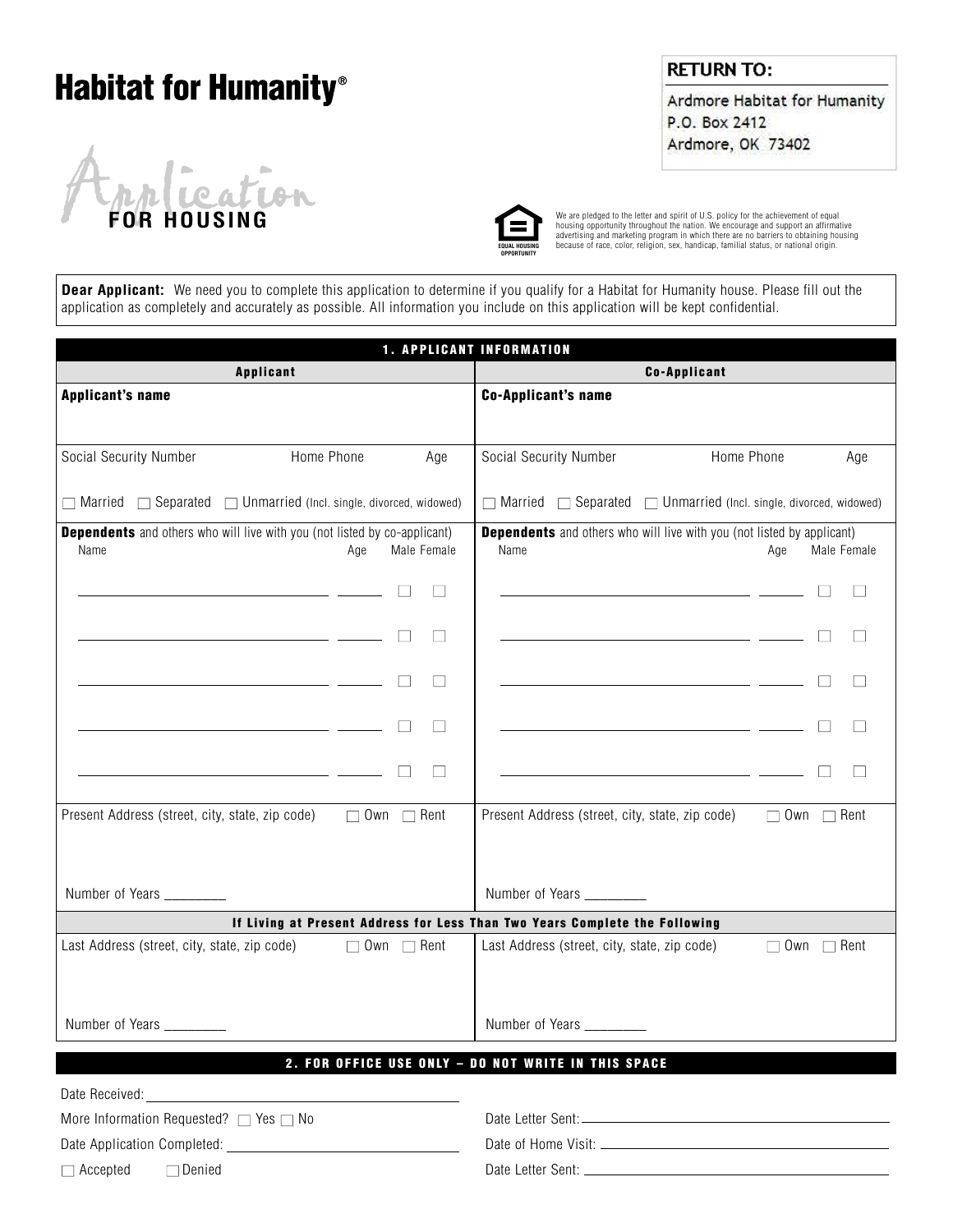|                                                                                                                                                                                                                                                                                                                                                              | <b>3. WILLINGNESS TO PARTNER</b>                  |                             |             |             |
|--------------------------------------------------------------------------------------------------------------------------------------------------------------------------------------------------------------------------------------------------------------------------------------------------------------------------------------------------------------|---------------------------------------------------|-----------------------------|-------------|-------------|
| To be considered for a Habitat home, you and your family must be willing to complete a certain number of "sweat equity" hours. Your help in<br>building your home and the homes of others is called "sweat equity," and may include clearing the lot, painting, helping with construction, work-<br>ing in the Habitat office, or other approved activities. |                                                   |                             | Yes         | No          |
| I AM WILLING TO COMPLETE THE REQUIRED SWEAT EQUITY HOURS:                                                                                                                                                                                                                                                                                                    |                                                   | Applicant:<br>Co-Applicant: | $\Box$<br>П | $\Box$<br>П |
|                                                                                                                                                                                                                                                                                                                                                              | 4. PRESENT HOUSING CONDITIONS                     |                             |             |             |
| Number of bedrooms (please circle) 1 2 3 4<br>-5                                                                                                                                                                                                                                                                                                             |                                                   |                             |             |             |
| Other rooms in the place where you are currently living:                                                                                                                                                                                                                                                                                                     |                                                   |                             |             |             |
| $\Box$ Kitchen<br>□ Bathroom<br>$\Box$ Living Room                                                                                                                                                                                                                                                                                                           | $\Box$ Dining Room $\Box$ Other (please describe) |                             |             |             |
| If you rent your residence, what is your monthly rent payment? \$                                                                                                                                                                                                                                                                                            | /month                                            |                             |             |             |
| (Please supply a copy of your lease or a copy of a money order receipt or cancelled rent check.)                                                                                                                                                                                                                                                             |                                                   |                             |             |             |
| Name, address and phone number of current landlord: Name and South Assembly and South Assembly and South Assembly and South Assembly and South Assembly and South Assembly and South Assembly and South Assembly and South Ass                                                                                                                               |                                                   |                             |             |             |
| In the space below, describe the condition of the house or apartment where you live. Why do you need a Habitat home?                                                                                                                                                                                                                                         | 5. PROPERTY INFORMATION                           |                             |             |             |
| If you own your residence, what is your monthly mortgage payment? \$_______________/month Unpaid Balance \$______________________________                                                                                                                                                                                                                    |                                                   |                             |             |             |
|                                                                                                                                                                                                                                                                                                                                                              |                                                   |                             |             |             |
| Is there a mortgage on the land? $\Box$ No $\Box$ Yes If yes: Monthly Payment \$ Unpaid Balance \$                                                                                                                                                                                                                                                           |                                                   |                             |             |             |
| If you are approved for a Habitat home, how should your name(s) appear on the legal documents?                                                                                                                                                                                                                                                               |                                                   |                             |             |             |
|                                                                                                                                                                                                                                                                                                                                                              | <b>6. EMPLOYMENT INFORMATION</b>                  |                             |             |             |
| <b>Applicant</b>                                                                                                                                                                                                                                                                                                                                             |                                                   | <b>Co-Applicant</b>         |             |             |

| Applicant                            |  |                       | GO-Applicant                                                                     |  |                       |
|--------------------------------------|--|-----------------------|----------------------------------------------------------------------------------|--|-----------------------|
| Name and Address of Current Employer |  | Years On This Job     | Name and Address of <b>Current</b> Employer                                      |  | Years On This Job     |
|                                      |  |                       |                                                                                  |  |                       |
|                                      |  | Monthly (Gross) Wages |                                                                                  |  | Monthly (Gross) Wages |
|                                      |  |                       |                                                                                  |  | \$                    |
| Type of Business                     |  | <b>Business Phone</b> | Type of Business<br><b>Business Phone</b>                                        |  |                       |
|                                      |  |                       |                                                                                  |  |                       |
|                                      |  |                       | If Working at Current Job Less Than One Year, Complete the Following Information |  |                       |
| Name and Address of Last Employer    |  | Years On This Job     | Name and Address of Last Employer                                                |  | Years On This Job     |
|                                      |  |                       |                                                                                  |  |                       |
|                                      |  | Monthly (Gross) Wages |                                                                                  |  | Monthly (Gross) Wages |
|                                      |  | \$                    |                                                                                  |  | \$                    |
| Type of Business                     |  | <b>Business Phone</b> | Type of Business                                                                 |  | <b>Business Phone</b> |
|                                      |  |                       |                                                                                  |  |                       |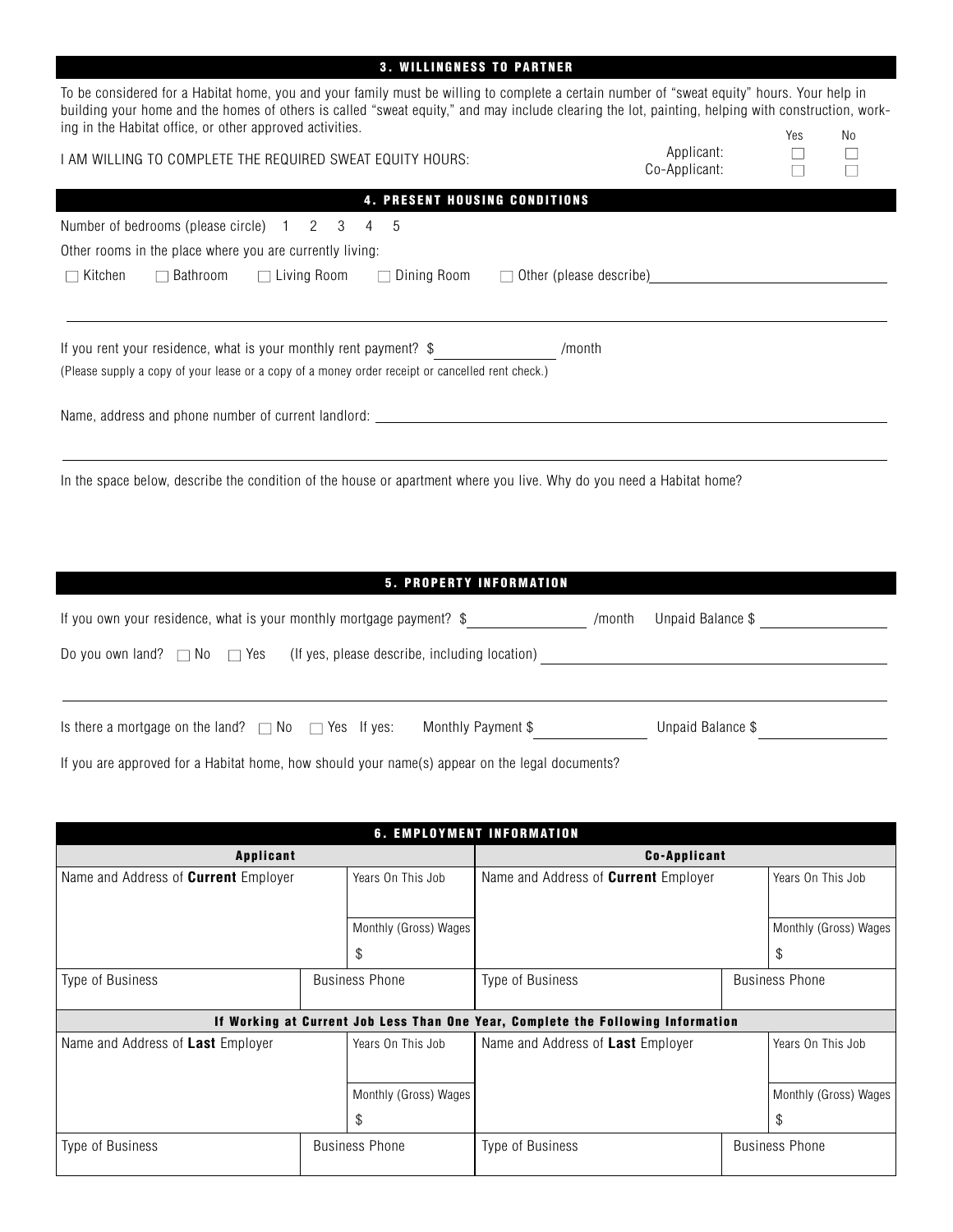|                                                                                                                                                                                                                                                                                                                                                                                                                                                                                                                                                                                       | 7. MONTHLY INCOME AND COMBINED MONTHLY BILLS |                     |                                                       |                                                            |                       |  |
|---------------------------------------------------------------------------------------------------------------------------------------------------------------------------------------------------------------------------------------------------------------------------------------------------------------------------------------------------------------------------------------------------------------------------------------------------------------------------------------------------------------------------------------------------------------------------------------|----------------------------------------------|---------------------|-------------------------------------------------------|------------------------------------------------------------|-----------------------|--|
| <b>Gross Monthly Income</b>                                                                                                                                                                                                                                                                                                                                                                                                                                                                                                                                                           | <b>Applicant</b>                             | <b>Co-Applicant</b> | <sup>2</sup> Others in Household                      | <sup>3</sup> Monthly Bills                                 | <b>Monthly Amount</b> |  |
| <sup>1</sup> Base Employment Income                                                                                                                                                                                                                                                                                                                                                                                                                                                                                                                                                   | $\, \, \raisebox{12pt}{$\scriptstyle \$}$    | \$                  | $\$$                                                  | Rent                                                       | \$                    |  |
| AFDC/TANF                                                                                                                                                                                                                                                                                                                                                                                                                                                                                                                                                                             |                                              |                     |                                                       | <b>Utilities</b>                                           |                       |  |
| Food Stamps                                                                                                                                                                                                                                                                                                                                                                                                                                                                                                                                                                           |                                              |                     |                                                       | Car Payments                                               |                       |  |
| Social Security                                                                                                                                                                                                                                                                                                                                                                                                                                                                                                                                                                       |                                              |                     |                                                       | Insurance                                                  |                       |  |
| SSI                                                                                                                                                                                                                                                                                                                                                                                                                                                                                                                                                                                   |                                              |                     |                                                       | Child care                                                 |                       |  |
| Disability                                                                                                                                                                                                                                                                                                                                                                                                                                                                                                                                                                            |                                              |                     |                                                       | School Lunch                                               |                       |  |
| Alimony                                                                                                                                                                                                                                                                                                                                                                                                                                                                                                                                                                               |                                              |                     |                                                       | Average Credit Card Payment                                |                       |  |
| Child Support                                                                                                                                                                                                                                                                                                                                                                                                                                                                                                                                                                         |                                              |                     |                                                       | <b>Student Loans</b>                                       |                       |  |
| Other                                                                                                                                                                                                                                                                                                                                                                                                                                                                                                                                                                                 |                                              |                     |                                                       | Alimony/Child Support                                      |                       |  |
| <b>Total</b>                                                                                                                                                                                                                                                                                                                                                                                                                                                                                                                                                                          | \$                                           | \$                  | \$                                                    | <b>Total</b>                                               | \$                    |  |
| <sup>2</sup> List additional household members over 18 who receive income:<br><sup>1</sup> Self-employed applicant(s) may be required to provide additional<br>documentation such as tax returns and financial statements.<br>Name<br>Monthly Wages<br>Age<br><sup>3</sup> Please attach copies of last month's bills.<br>\$<br>\$<br>\$<br>8. SOURCE OF DOWNPAYMENT AND CLOSING COSTS<br>Where will you be getting the money to pay the down payment and closing costs (for example: savings, parents)? If you are borrowing money to<br>pay these costs, explain how and from whom. |                                              |                     |                                                       |                                                            |                       |  |
|                                                                                                                                                                                                                                                                                                                                                                                                                                                                                                                                                                                       |                                              |                     | 9. ASSETS<br>List Checking and Savings Accounts Below |                                                            |                       |  |
| Name and Address of Bank, Savings & Loan, or Credit Union:                                                                                                                                                                                                                                                                                                                                                                                                                                                                                                                            |                                              |                     |                                                       | Name and Address of Bank, Savings & Loan, or Credit Union: |                       |  |
| Account Number:                                                                                                                                                                                                                                                                                                                                                                                                                                                                                                                                                                       |                                              | Balance \$          | Account Number:                                       | Balance \$                                                 |                       |  |
| Name and Address of Bank, Savings & Loan, or Credit Union:                                                                                                                                                                                                                                                                                                                                                                                                                                                                                                                            |                                              |                     |                                                       | Name and Address of Bank, Savings & Loan, or Credit Union: |                       |  |
| Account Number:                                                                                                                                                                                                                                                                                                                                                                                                                                                                                                                                                                       |                                              | Balance \$          | Account Number:                                       | Balance \$                                                 |                       |  |
| Name and Address of Bank, Savings & Loan, or Credit Union:<br>Name and Address of Bank, Savings & Loan, or Credit Union:                                                                                                                                                                                                                                                                                                                                                                                                                                                              |                                              |                     |                                                       |                                                            |                       |  |
| Account Number:                                                                                                                                                                                                                                                                                                                                                                                                                                                                                                                                                                       |                                              | Balance \$          | Account Number:                                       | Balance \$                                                 |                       |  |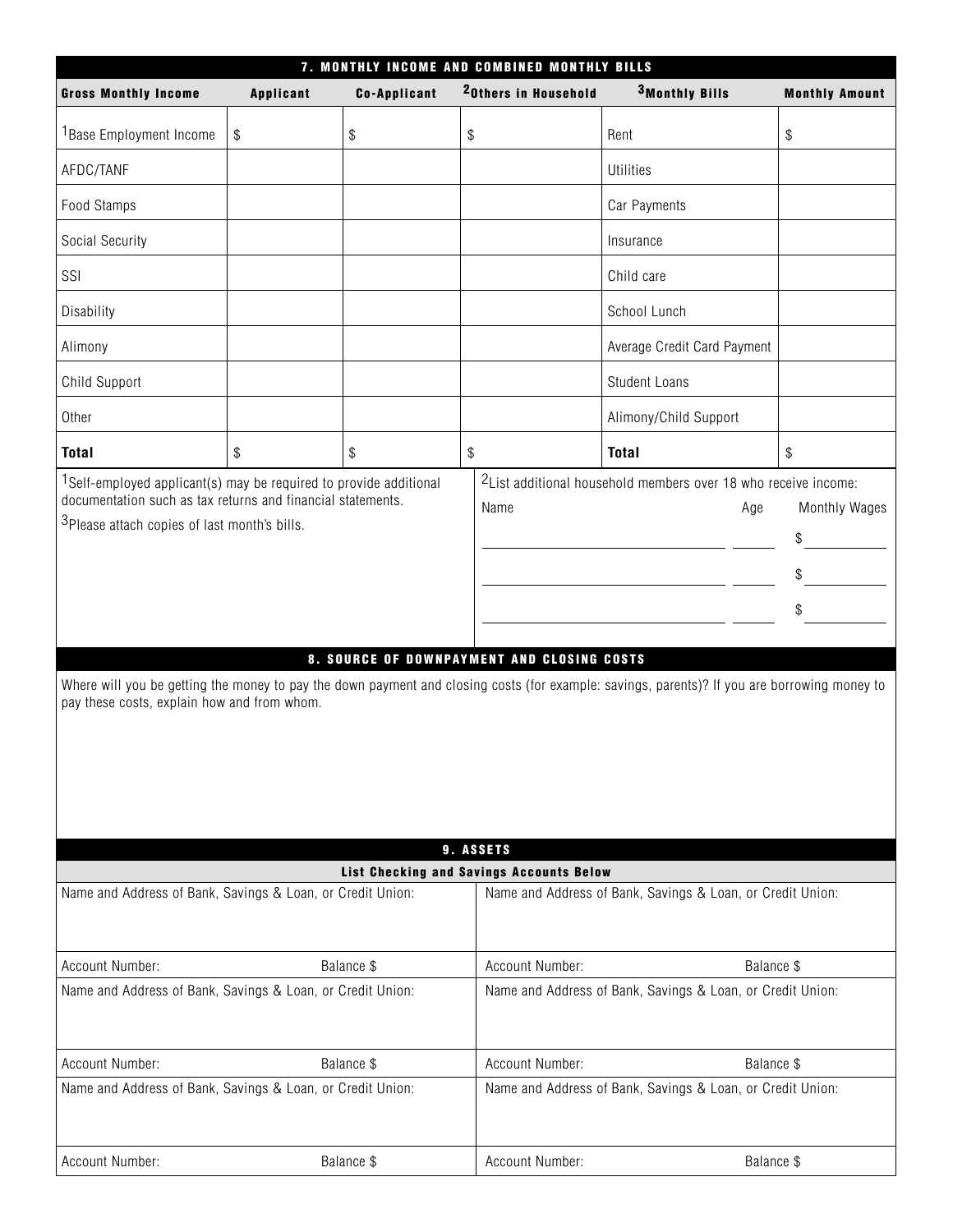| Do you own a: | Yes                      | No                | Do you own a:                                  |                    | Yes               | No |
|---------------|--------------------------|-------------------|------------------------------------------------|--------------------|-------------------|----|
| Stove         |                          | $\Box$            | Car $(\#1)$                                    |                    |                   |    |
| Refrigerator  |                          | Г                 | Make and Year <b>Make and Structure</b>        |                    |                   |    |
| Washer        | $\overline{\phantom{a}}$ | $\Box$            | Car $(\#2)$                                    |                    |                   |    |
| Dryer         | $\mathcal{L}$            | Г                 | Make and Year                                  |                    |                   |    |
|               |                          |                   | <b>10. DEBT</b>                                |                    |                   |    |
|               |                          |                   | To Whom Do You and the Co-Applicant Owe Money? |                    |                   |    |
| Car           | Monthly<br>Payment       | Unpaid<br>Balance | Name and Address of Company                    | Monthly<br>Payment | Unpaid<br>Balance |    |
|               | \$<br>\$                 |                   | \$                                             | \$                 |                   |    |
|               | Mos. left to pay:        |                   |                                                | Mos. left to pay:  |                   |    |

Name and Address of Company Monthly Unpaid<br>Payment Balance

Payment  $\frac{1}{2}$  \$ Mos. left to pay:

Furniture Monthly Unpaid<br>
Payment Balance

Payment  $\begin{array}{ccc} \text{\$} & & \text{\$} \\ \text{\$} & & \text{\$} \end{array}$ Mos. left to pay:

| Credit Card                                                      | Monthly<br>Pavment           | Unpaid<br>Balance | Alimony/Child Support                                                                        |           | \$            |              | /month        |
|------------------------------------------------------------------|------------------------------|-------------------|----------------------------------------------------------------------------------------------|-----------|---------------|--------------|---------------|
|                                                                  | \$                           | \$                | Job-Related Expenses                                                                         |           | \$            |              | /month        |
| Medical                                                          | Mos. left to pay:<br>Monthly | Unpaid            | (Child Care, Union Dues, etc.)                                                               |           | \$            |              | /month        |
|                                                                  | Payment<br>£.                | Balance<br>\$     | <b>Column 2: Subtotal of Payments</b>                                                        |           | \$            |              | /month        |
|                                                                  | Mos. left to pay:            |                   | <b>Column 1: Subtotal of Payments</b>                                                        |           | \$            |              | /month        |
| <b>Column 1: Subtotal of Payments</b>                            | \$                           | /month            | <b>Total Monthly Expenses</b>                                                                |           | \$            |              | /month        |
| <b>11. DECLARATIONS</b>                                          |                              |                   |                                                                                              |           |               |              |               |
|                                                                  |                              |                   | Please Check the Box That Best Answers the Following Questions For You and the Co-Applicant. |           |               |              |               |
|                                                                  |                              |                   |                                                                                              | Applicant |               | Co-Applicant |               |
| a. Do you have any debt because of a court decision against you? |                              |                   |                                                                                              | Yes<br>П  | No.<br>$\Box$ | $\Box$       | Yes $\Box$ No |

|  | Ta. – Do you have any debi because of a court decision against you? | ⊥ res                  | $\Box$ $\Box$ | $\Box$ res $\Box$ in $\Box$ |           |
|--|---------------------------------------------------------------------|------------------------|---------------|-----------------------------|-----------|
|  | b. Have you been declared bankrupt within the past 7 years?         | l Yes                  | $\Box$ No     | $\Box$ Yes                  | $\Box$ No |
|  | c. Have you had property foreclosed on in the last 7 years?         | $\Box$ Yes             | ∩ No          | $\Box$ Yes                  | $\Box$ No |
|  | d. Are you currently involved in a lawsuit?                         | $\Box$ Yes             | ∩ No          | □ Yes                       | ⊟ No      |
|  | e. Are you paying alimony or child support?                         | $\Box$ Yes             | $\Box$ No     | $\Box$ Yes                  | ⊟ No      |
|  | f. Are you a convicted felon?                                       | l Yesi<br>$\mathsf{L}$ | ∩ No          | $\Box$ Yes                  | $\Box$ No |
|  | g. Are you a U.S. citizen or permant resident?                      | l Yes                  | ∩ No          | $\Box$ Yes $\Box$ No        |           |

Answering "yes" to these questions does not automatically disqualify you. If you answered "yes" to any question **a** through **f**, however, please explain on a separate sheet of paper.

#### **12. AUTHORIZATION AND RELEASE**

I understand that by filing this application, I am authorizing Habitat for Humanity to evaluate my actual need for a Habitat home, my ability to repay the no-interest loan and other expenses of homeownership and my willingness to be a partner family. I understand that the evaluation will include personal visits, a credit check, and employment verification. I have answered all the questions on this application truthfully. I understand that if I have not answered the questions truthfully, my application may be denied, and that even if I have already been selected to receive a Habitat home, I may be disqualified from the program. The original or a copy of this application will be retained by Habitat for Humanity even if the application is not approved.

| Applicant Signature | Date | Co-Applicant Signature | Date |
|---------------------|------|------------------------|------|
|                     |      |                        |      |

**PLEASE NOTE:** If more space is needed to complete any part of this application, please use a separate sheet of paper and attach it to this application. Please mark your additional comments with "A" for Applicant or "C" for Co-Applicant.